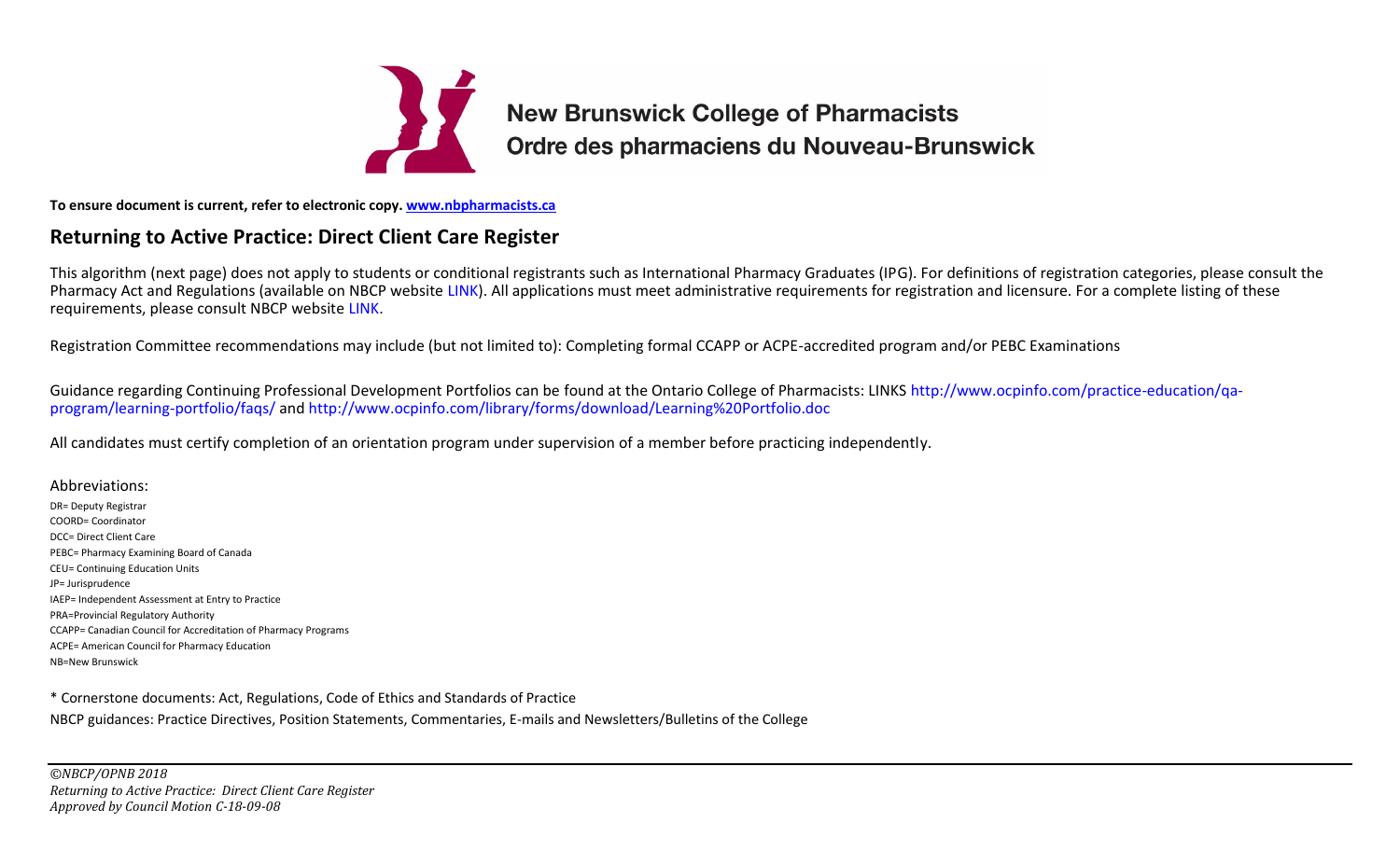Request: Transfer/Reinstitution of Active-DCC licence